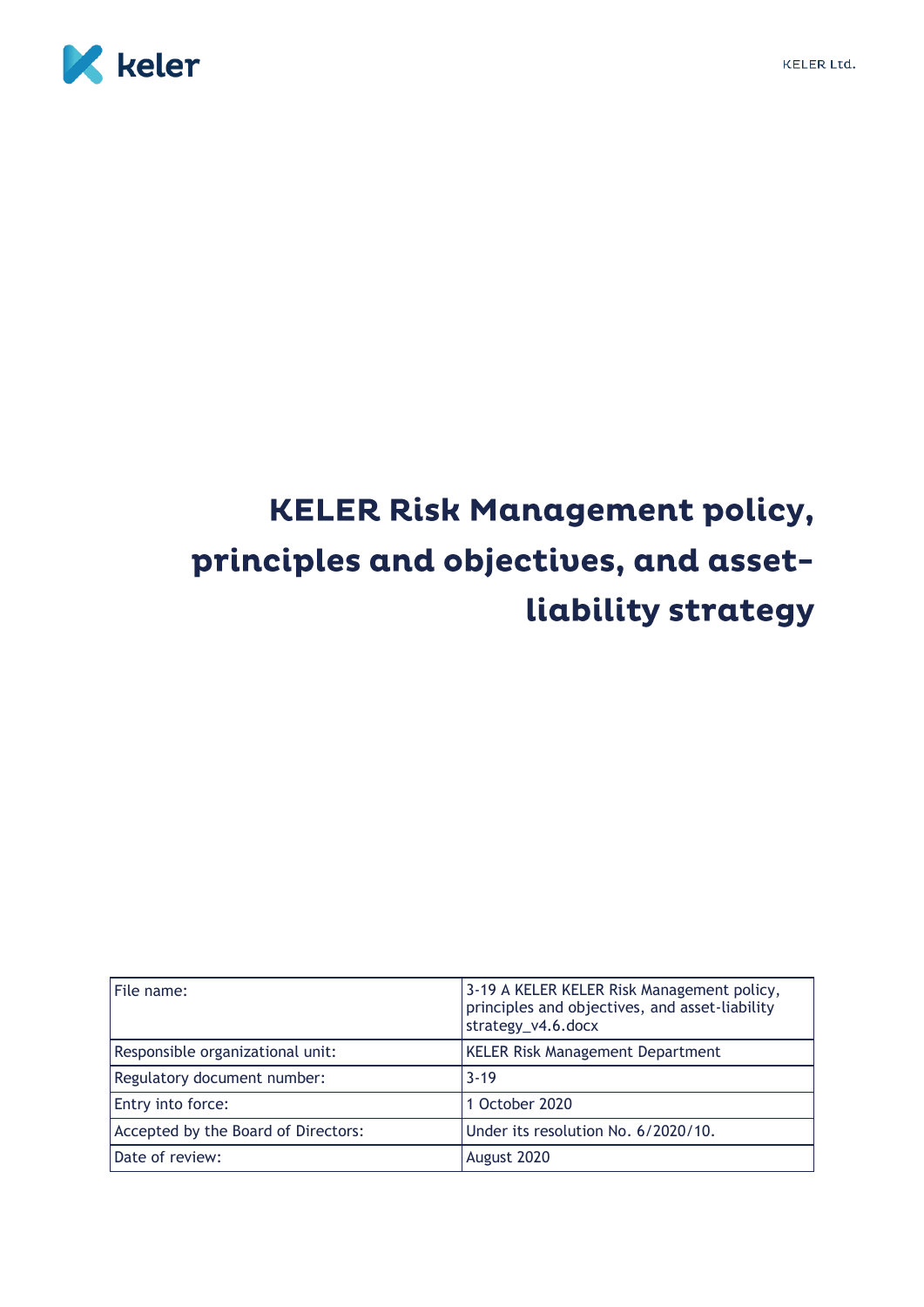

## **Table Of Contents**

| $\mathbf{1}$ |                                                                                          |  |  |
|--------------|------------------------------------------------------------------------------------------|--|--|
|              |                                                                                          |  |  |
|              |                                                                                          |  |  |
|              |                                                                                          |  |  |
|              |                                                                                          |  |  |
|              |                                                                                          |  |  |
|              |                                                                                          |  |  |
|              |                                                                                          |  |  |
|              |                                                                                          |  |  |
| $\mathbf{2}$ |                                                                                          |  |  |
| 3            |                                                                                          |  |  |
| 4            |                                                                                          |  |  |
| 5            |                                                                                          |  |  |
|              |                                                                                          |  |  |
|              |                                                                                          |  |  |
|              | 5.1.1.1                                                                                  |  |  |
|              | Credit risks of CSD links and account management institutions 8<br>5.1.1.2               |  |  |
|              | 5.1.1.3                                                                                  |  |  |
|              | 5.1.1.4                                                                                  |  |  |
|              | 5.1.1.5                                                                                  |  |  |
|              | 5.1.1.6                                                                                  |  |  |
|              | 5.1.1.7 Country risk<br>10                                                               |  |  |
|              |                                                                                          |  |  |
|              | 5.1.2.1                                                                                  |  |  |
|              | 5.1.2.2                                                                                  |  |  |
|              | 5.1.2.3                                                                                  |  |  |
|              | 5.1.2.4                                                                                  |  |  |
|              | 5.1.2.5                                                                                  |  |  |
|              | 5.1.2.6                                                                                  |  |  |
|              |                                                                                          |  |  |
|              | 5.3 General business risks (changes in macro-economic environment and economic cycle) 13 |  |  |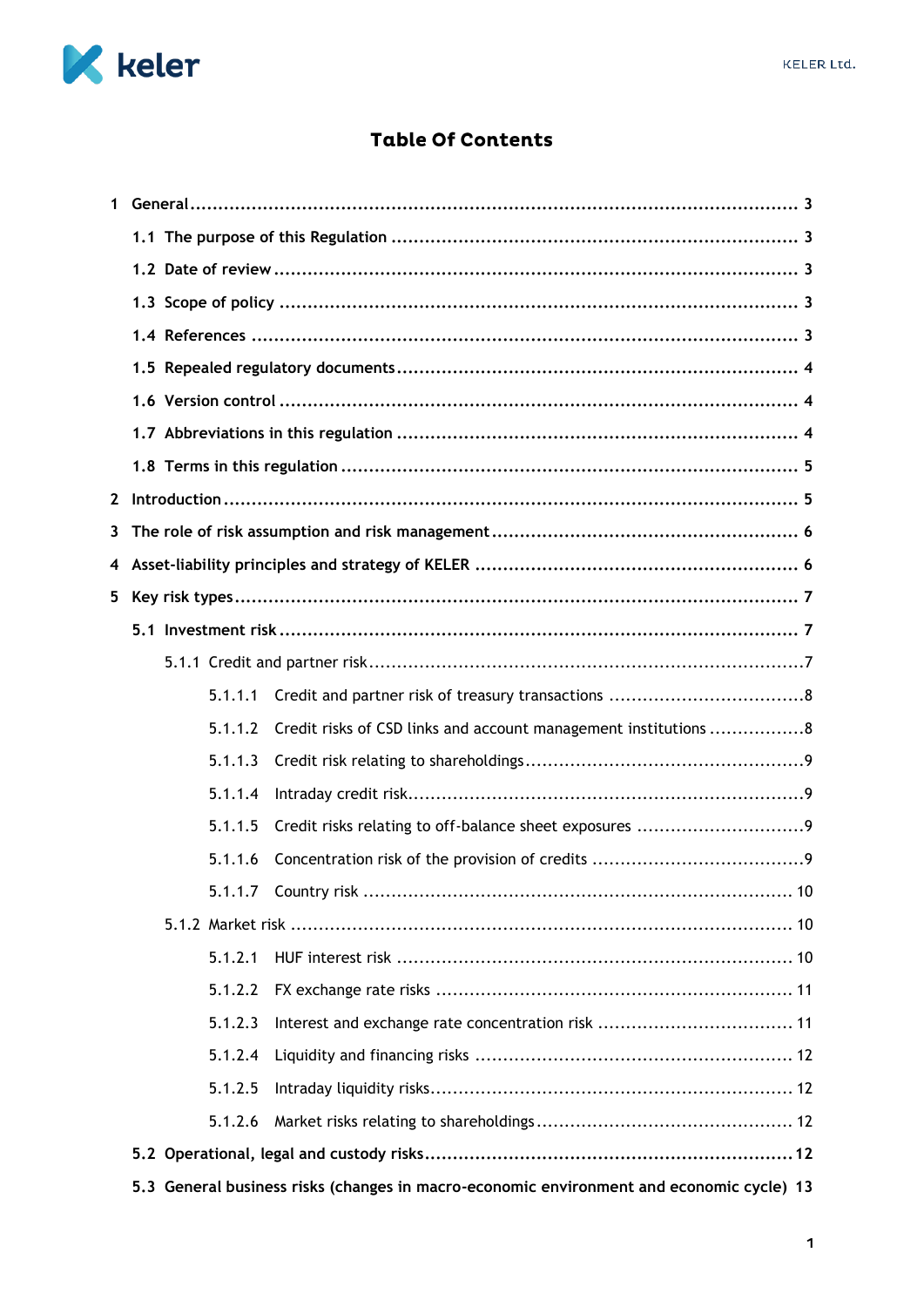

<span id="page-2-0"></span>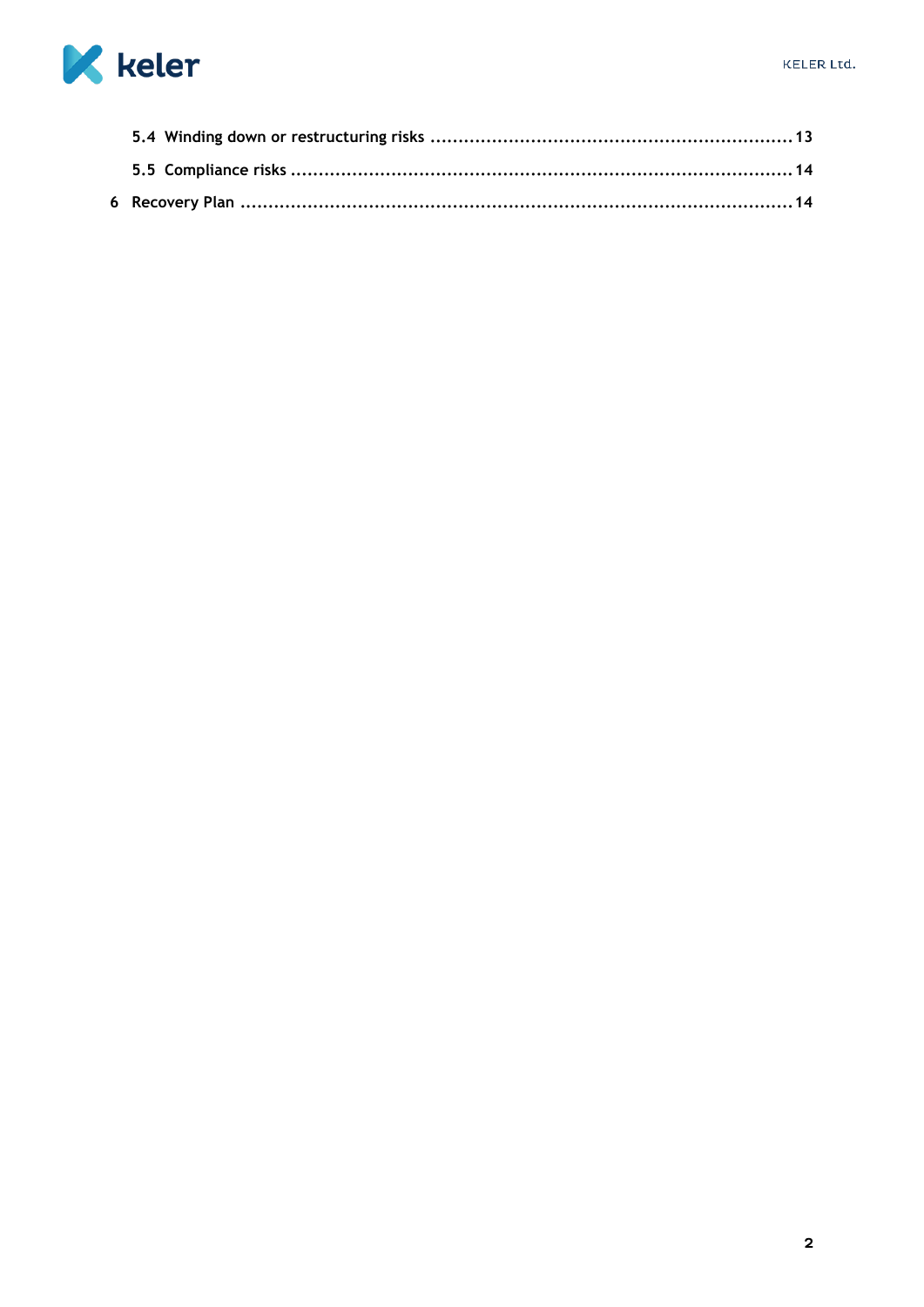

#### 1 General

#### <span id="page-3-0"></span> $1.1$ The purpose of this Regulation

The purpose of this Regulation is to describe the activities, risks and risk management of KELER and to set forth the assets-liability strategy of the company at high-level.

#### <span id="page-3-1"></span> $1.2$ Date of review

Within 12 months of the previous review, and in case of any material change.

#### <span id="page-3-2"></span> $1.3$ Scope of policy

**Subject matter:** The risks assumed by KELER and the risk management principles.

**Personal scope:** The employees of KELER affected by the risk assumption process.

#### <span id="page-3-3"></span>1.4 References

**Related regulatory documents:**

- 3-04 KELER Regulation on Risk assumption,
- 3-11 A KELER Regulation on investments,
- 3-12 A KELER Regulation on addressing extraordinary liquidity situations,
- 3-15 KELER Organizational and Operational Regulation,
- 3-18 KELER Recovery Plan,
- 4-07 KELER Regulation on Asset-Liability management,
- 4-22 KELER Regulation on Client and partner rating,
- 4-30 KELER Regulation on liquidity management,
- 4-36 KELER Limit system regulation,
- 6-26 KELER Group Regulation on Operational Risk management and KRI,
- Cooperation agreement (KELER, KELER CCP),
- The KELER CEO Directive on risk management tasks in force at any time.

#### **Relevant legislation:**

- Regulation (EU) No. 909/2014 of the European Parliament and of the Council on improving securities settlement in the European Union and on central securities depositories and amending Directives 98/26/EC and 2014/65/EU and Regulation (EU) No. 236/2012 (CSDR);
- Commission Delegated Regulation (EU) 2017/390 of 11 November 2016 supplementing Regulation (EU) No. 909/2014 of the European Parliament and of the Council, with regard to regulatory technical standards on certain prudential requirements for central securities depositories and designated credit institutions offering banking-type ancillary services (EBA RTS);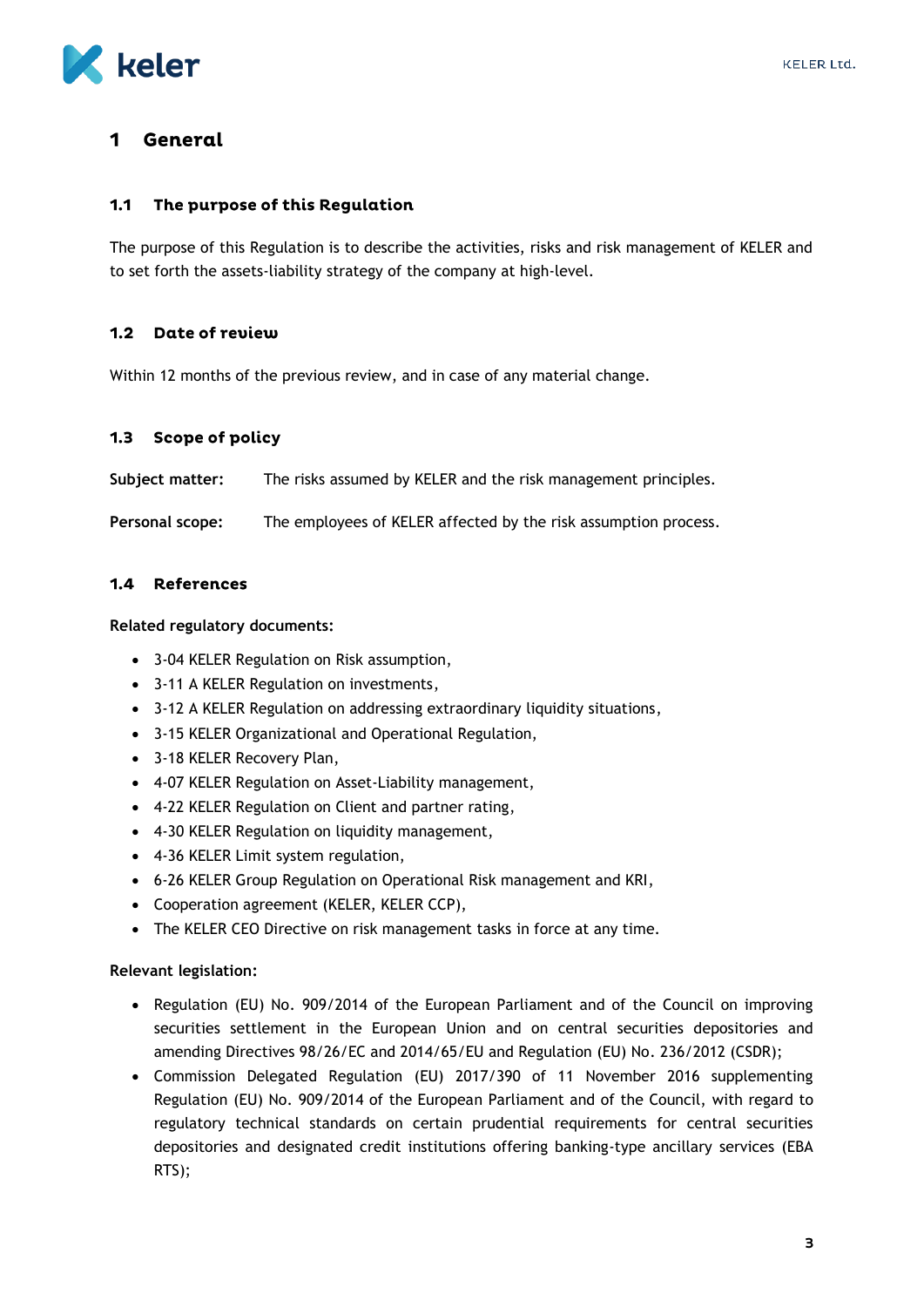

- Commission Delegated Regulation (EU) 2017/392 of 11 November 2016 supplementing Regulation (EU) No. 909/2014 of the European Parliament and of the Council, with regard to regulatory technical standards on authorization, supervisory and operational requirements for central securities depositories (EBA RTS);
- Regulation (EU) No. 575/2013 of the European Parliament and of the Council on prudential requirements for credit institutions and investment firms and amending Regulation (EU) No. 648/2012 (CRR);
- Act CCXXXVII of 2013 on credit institutes and financial enterprises;
- Act CXX of 2001 on capital markets;
- Internal capital adequacy assessment process (ICAAP), internal liquidity adequacy assessment process (ILAAP), and their audit by supervisory authorities, and business model analysis manual of methodology for supervised institutions (ICAAP-ILAAP manual);
- MNB recommendation No. 15/2019 (VII.09.) on measuring, handling and addressing credit risks

#### <span id="page-4-0"></span> $1.5$ **Repealed regulatory documents**

None.

### <span id="page-4-1"></span>1.6 Version control

Version number of this regulation: v.4.6

Version number of the previous regulation: v4.5

Entry into force of the previous regulation: 3 February 2020

### <span id="page-4-2"></span>1.7 Abbreviations in this regulation

| ANNA            | Association of National Numbering Agencies   |
|-----------------|----------------------------------------------|
| <b>BMA</b>      | <b>Business Model Analysis</b>               |
| <b>CSD</b>      | <b>Central Securities Depository</b>         |
| EBA             | European Banking Authority                   |
| <b>ALCO</b>     | <b>KELER Asset-Liability Committee</b>       |
| <b>ESMA</b>     | European Securities and Markets Authority    |
| EU              | European Union                               |
| <b>ICAAP</b>    | Internal Capital Adequacy Assessment Process |
| <b>ILAAP</b>    | Internal Liquidity Adequacy Assessment       |
| KB              | <b>Risk Management Committee</b>             |
| <b>KELER</b>    | Central Securities Depository Ltd.           |
| <b>KELER KO</b> | <b>KELER Controlling Department</b>          |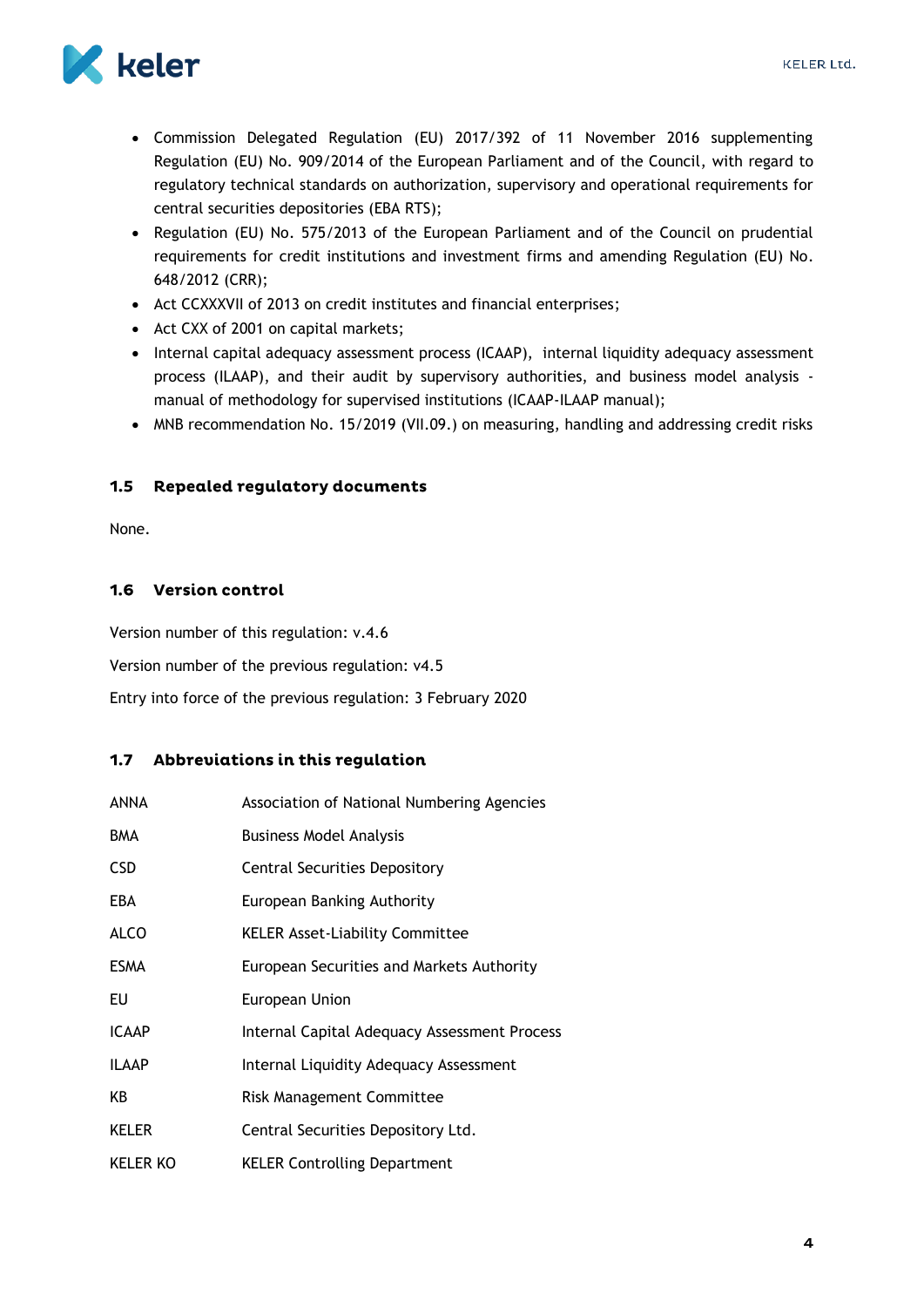

| <b>KELER CCP</b>     | <b>KELER Central Counterparty Ltd.</b>  |
|----------------------|-----------------------------------------|
| <b>KELER KKO</b>     | <b>KELER Risk Management Department</b> |
| <b>KELER TRE</b>     | <b>KELER Treasury Group</b>             |
| <b>MNB</b>           | Central Bank of Hungary                 |
| <b>VaR</b>           | Value at Risk                           |
| <b>CEO Directive</b> | CEO Directive on risk management tasks  |

### <span id="page-5-0"></span>1.8 Terms in this regulation

**Own funds:** A term as defined in 3-04 KELER Risk Assumption regulations.

### <span id="page-5-1"></span>2 Introduction

KELER is a central securities depository subject to the scope of CSDR, which provides in addition to basic services non-banking and banking ancillary services, therefore it is subject to the Act on credit institutions and CRR, in addition to the Act on capital markets. It plays a special role and takes a special position in the capital market, and for this reason, the risks that may emerge are also special, which is also shown in the internal regulations of KELER.

Regulations and recommendations emphasize several times, that it is important to create a risk assumption policy, asset-liability principles and strategy as regards the various relevant risks. The general risk assumption policy, asset-liability principles and risk strategy are approved by the Board of Directors of KELER by approving this Regulation and the 3-04 KELER Risk assumption regulation, which define the type and extent of risk are assumed by KELER as regards key risks.

Article 108 (1) of the Act on financial institutions provides: "The credit institution's management body in its managerial functions shall approve, periodically review and evaluate the strategies and policies for the segregation of duties in the organization and the prevention of conflicts of interest, for taking up, managing, monitoring and mitigating the risks the credit institution is or might be exposed to, including those posed by the macroeconomic environment, in which it operates in relation to the status of the business cycle". The management body with powers of control is responsible for the implementation of specific strategies and regulations, and for the risks taken by the credit institution.

This document, as regards its content, constitutes the risk management policy and asset-liability strategy of KELER. In terms of its form, it is the regulatory document of highest rank covering principles and objectives. The risk strategy is contained in this document and 3-04 KELER Risk assumption regulation jointly.

This risk management policy is deemed general in that it covers key risks that may arise in case of KELER, such as:

- investment risks (credit, partner, and market risks jointly),
- operational, legal and custody risks,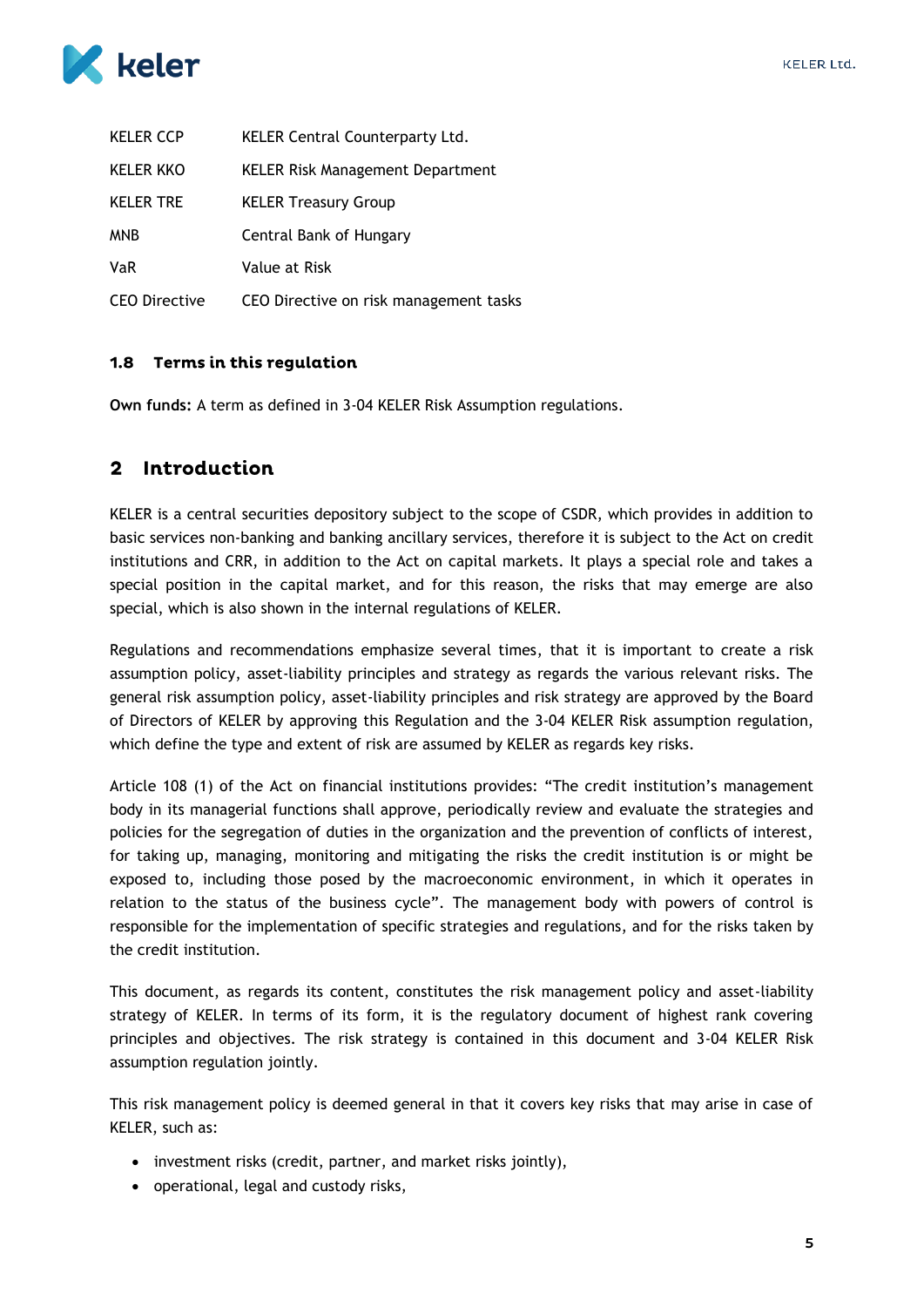

- general business risk,
- winding down or restructuring risks,
- compliance risks.

Of the key risk types, the most significant ones are described here and this regulation does not cover risks that may arise in addition to key risk types. The full list of KELER risks is set forth in 3-04 KELER Risk assumption regulation, also describing how to address them.

#### <span id="page-6-0"></span>The role of risk assumption and risk management 3

KELER knowingly assumes certain risks in the context of core services provided by itself. Risk assumption is an integral part of the core activities of KELER. Accordingly, the purpose of the risk management -rather than minimizing risks - is to ensure that risks associated with KELER are properly identified, measured, handled and kept at bay, to ensure that the extent of these risks does not jeopardize the continuous operation.

In addition to risks associated with basic services, KELER assumes further risks as regards its nonbanking and banking-type ancillary services it provides and with a view to successful financial operations. Other risks include those associated with the general operation of KELER (e.g. operational risk, general business risk, winding down or restructuring risk, compliance risk).

In accordance with the provisions of applicable laws and decrees, at least once a year, a comprehensive risk assessment must be performed in the form of a proposal for the Board of Directors, as a board with executive management power, so that it can have an overview of any changes in the risk profile of KELER, and to initiate or accept the amendments necessary in the risk management principles and methodology.

### <span id="page-6-1"></span>4 Asset-liability principles and strategy of KELER

The highest level of regulatory framework relating to asset-liability management at KELER is determined by the Board of Directors, by accepting the 3-11 Investment regulations and 3-04 Risk assumption regulations. The former contains also the principles of the treasury limit system of the Board of Directors. Responsibility for decisions relating to asset-liability management lie with the ALCO, whose operation is governed by 3-15 KELER Organizational and Operational Regulation and 4- 07 KELER Regulations on asset-liability management. Among others, ALCO regularly reviews the balance sheet structure, changes in the external environment, and responds to them. It monitors the KELER FX and interest rate positions, changes in key portfolios, their yields, liquidity, concentration, and their impact on profits. ALCO compares changes in portfolios, revenues and expenses with target figures, and opines on all policies and regulations relating to asset-liability management.

Responsibility for the monitoring of treasury positions, identification and measurement, addressing and monitoring of market risks is with the KELER Risk Management Department. The KELER Risk Management Department regularly informs the Chief Risk Officer about the risks assumed by KELER and about the possible dangers. The KELER Chief Risk Officer regularly reports to the ALCO and the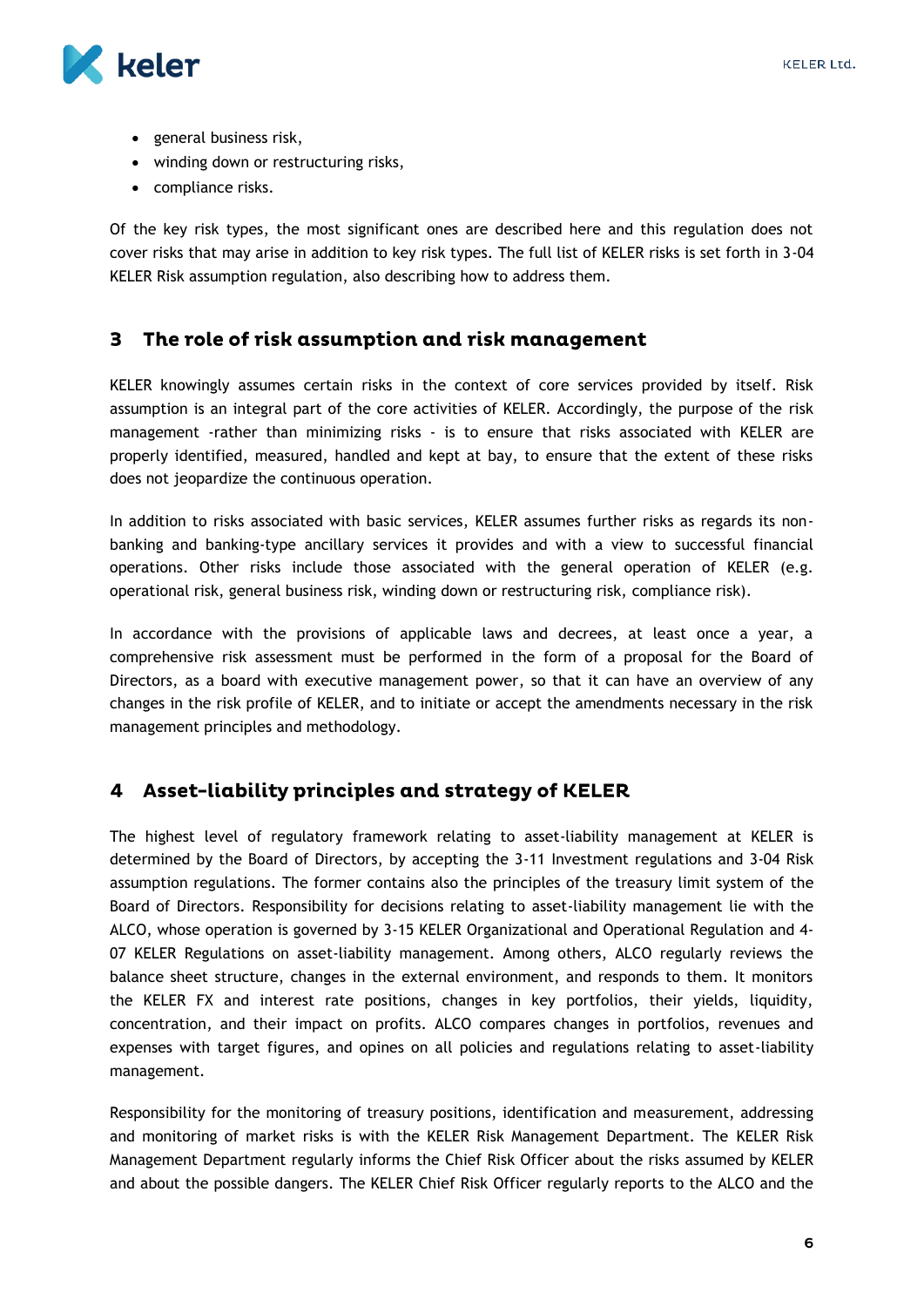

Board of Directors on changes in risks. The results of treasury operations are measured by the Risk Management Department of KELER.

The assets-liabilities strategy covers four key risk types:

- credit and partner risk relating to treasury operations,
- interest risks,
- FX exchange rate risks,
- liquidity and financing risks.

Statutory restrictions and conservative investment policy arising therefrom (see 3-11 KELER Regulations on investments, 3-04 KELER Regulation on risk assumption) determine the key directions, which aim to ensure primarily smooth operations and smooth fulfillment of statutory obligations as regards all risks. As regards the various risks, the following procedures and methods guarantee that they are kept at a low level:

- The **credit and partner risks associated with the treasury activities** of KELER are limited by narrowing the range of partners as prescribed by legislation and partner rating, daily monitoring system, and the limit system on a comprehensive manner.
- **Interest risks** are managed by KELER by using interest rate sensitivity limit and by keeping duration within a specific band. Interest risks are measured and monitored on a daily basis. Interest risks are regularly subjected to sensitivity assessments and stress tests.
- **FX exchange rate risks** affect KELER from its proprietary FX portfolio, the FX exchange rate risks of the clients' FX accounts are borne by the clients themselves. The exchange rate risks from proprietary portfolio are measured and monitored by KELER Risk Management Department, which must regularly make reports to the KELER Chief Risk Officer and ALCO. FX exchange rates are regularly subjected to sensitivity assessments and stress tests.
- Performance of tasks relating to **Liquidity Management** on a regular basis falls within the competence of KELER TRE, as prescribed by 4-30 KELER Internal regulation on Liquidity Management. KELER TRE has elaborated and maintains an emergency plan to address liquidity crises (3-12 KELER Regulation on addressing extraordinary liquidity situations). Liquidity risks are kept at bay by using limits, which are monitored by KELER Risk Management Department as part of its daily routine. In addition to the above, stress tests and stress scenarios are also regularly made to determine the extent of loss due to risks stemming from liquidity shortage.

The Regulation describes the key risk types below.

#### <span id="page-7-0"></span>Key risk types 5

### <span id="page-7-1"></span>5.1 Investment risk

#### <span id="page-7-2"></span>5.1.1 Credit and partner risk

KELER is not engaged in providing classical banking (client) credits. However, it does run credit and partner risks via its contractual partners.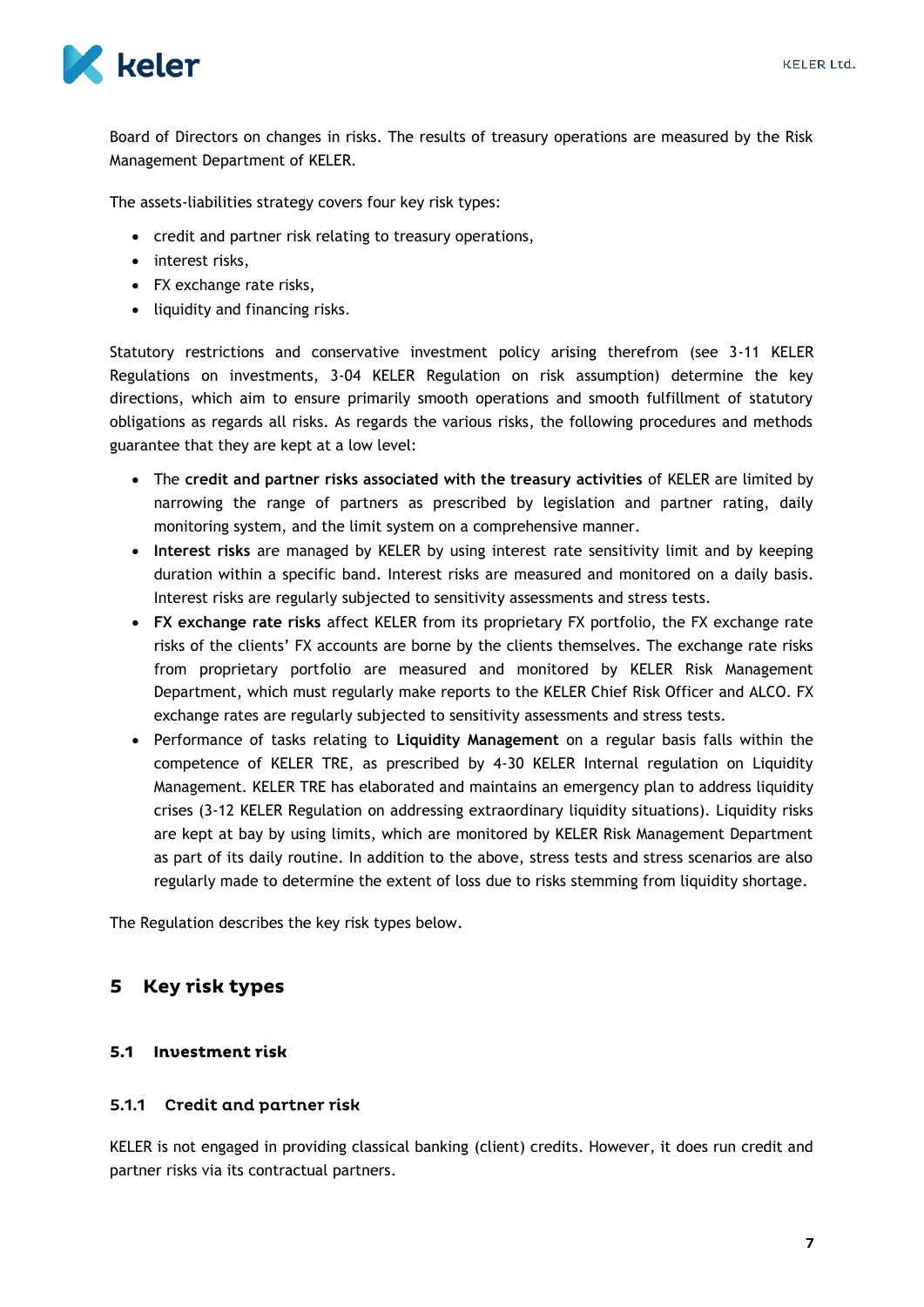

1

Credit risks include any and all risk type, under which parties with contract with KELER (e.g. Clients using services) fail to fulfill their obligations of payment in credit or financial relations in performing their business operations (including completion of transactions), whereby KELER may sustain losses, including transaction risks as between KELER and KELER CCP. Under Annex C paragraph (b) of CSDR, a key source of credit risks includes the intraday credit line provided only to KELER CCP (intraday risk).

KELER Risk Management Department regularly assesses KELER partners under objective and subjective criteria and regularly monitors whether its partners are subjected to legal procedures involving restrictions on payment (bankruptcy check).

#### <span id="page-8-0"></span>**5.1.1.1 Credit and partner risk of treasury transactions**

One of the group of partners carrying significant credit and/or partner risks for KELER are treasury partners. In performing its treasury activities (liquidity management and investment), KELER enters into securities sale and purchase transactions, interbank transactions (including interbank depositing, taking credits and repo transaction), and to a limited extent, FX conversion transactions. The risks associated with the treasury activities of KELER are limited by narrowing the range of partners as prescribed by legislation and partner rating, daily monitoring system, and the limit system on a comprehensive manner. Such limitations include Article 46 of CSDR, which provides that the central depository must place its funds and financial assets at central banks, approved credit institutions or approved central depositories.

The methodology of partner rating and the relevant limit system is performed as approved by the ALCO, which is described in detail in 4-36 KELER Limit system regulation and 4-22 KELER Client and partner rating regulation. The principles are defined by the Board of Directors, by accepting 3-04 KELER Regulation on risk assumption. The findings of the rating system and the treasury limits imposed by the Board of Directors are regularly communicated to the Board of Directors<sup>1</sup>.

The annual rating is based on the data of the audited balance sheet and the profit and loss account (equipped with auditor's opinion and report), supplemented with other publicly accessible data (e.g. disclosure). The proposal prepared in reliance on the annual rating constitutes the basis for ALCO to determine the rating category of the various partners, which clearly defines the extent of partner limits. In the period between ratings, the operation of treasury partners must be continuously monitored.

#### <span id="page-8-1"></span>**5.1.1.2 Credit risks of CSD links and account management institutions**

On account of its participation in international transactions (cross border transactions), KELER maintains contact with a number of institutions of various types, whereby it is exposed to them. To complete international securities transactions, KELER creates CSD links, and opens FX accounts at foreign institutions to effect the financial part of these transactions.

 $<sup>1</sup>$  The annual treasury limit system is revised in the form of an information sheet.</sup>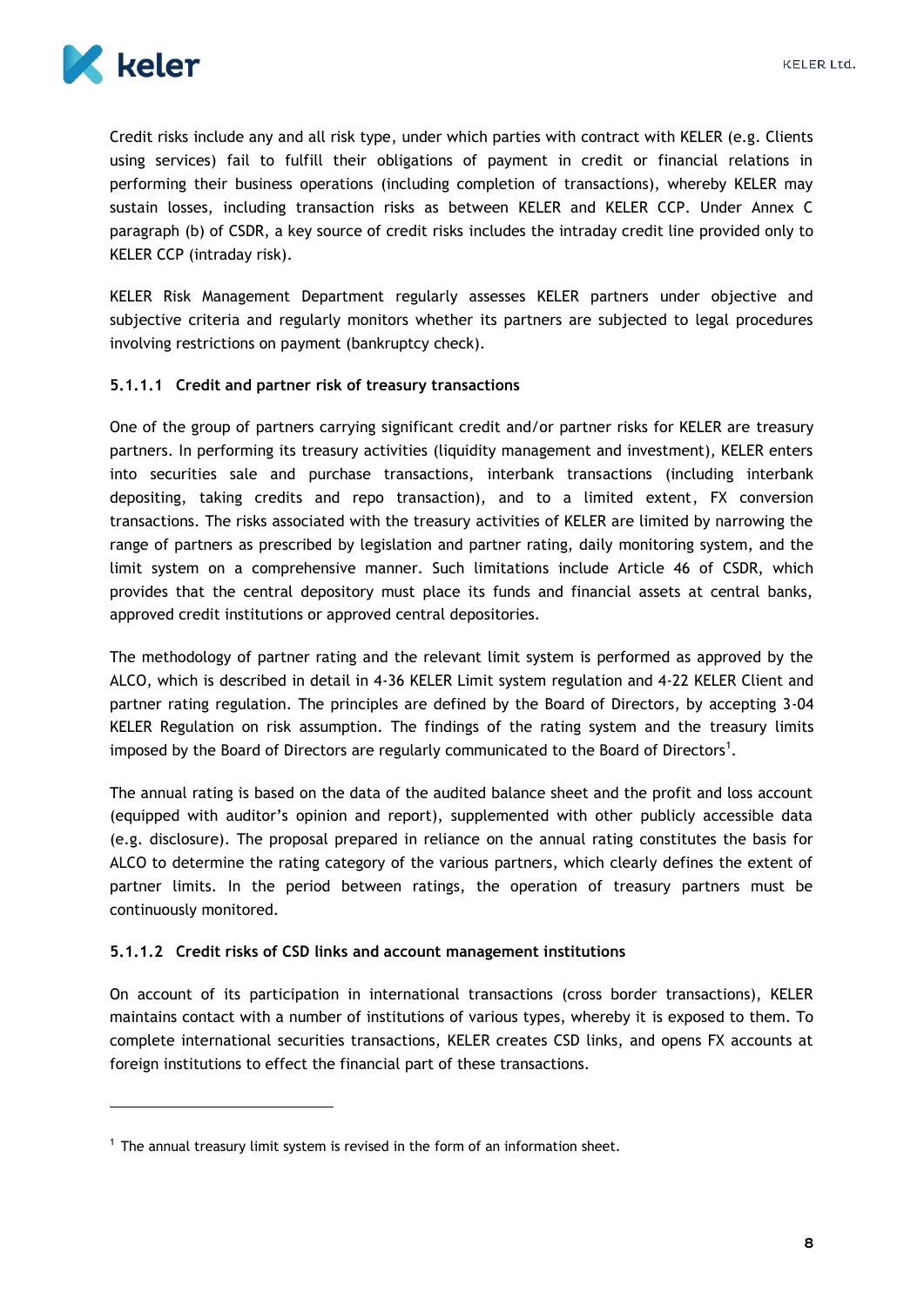

When selecting CSD links, account management institutions, the most important consideration is to ascertain their reliably and stable background and good reputation. In addition to the usual data, ratings will take into account, where appropriate, the result of the Partner Evaluation Questionnaire and the external credit rating of the country where the institution is established.

### <span id="page-9-0"></span>**5.1.1.3 Credit risk relating to shareholdings**

KELER has a qualified majority (99.81%) in KELER CCP, which - pursuant to Article 46 (4) of CSDR will not be taken into consideration for the calculation of the own funds of KELER. It constitutes the most prudential treatment of exposures for capital adequacy purposes. (In principle, there may emerge a degree of uncovered position greatly surpassing the sum of this investment, for which KELER is not legally bound to be liable in legal terms). In addition to KELER CCP, KELER has a limited shareholding in the international organization of ANNA security code issuance organisations, which will not be taken into account for the purposes of own funds.

Direct risks as regards KELER CCP are also monitored by KELER. Risks relating to KELER CCP must be assessed regularly (once every year, within the annual comprehensive risk assessment and once in performing the regular annual rating).

#### <span id="page-9-1"></span>**5.1.1.4 Intraday credit risk**

KELER provides a fully collateralized intraday credit line. The purpose of the intraday credit line is to facilitate a smooth settlement of transactions accounted by KELER CCP.

An intraday credit risk emerges in relation to the credit line, which is handled individually subject to continuous monitoring.

KELER Risk Management Department measures and monitors movements in credit risk exposures arising from changes of intraday portfolios in relation to CSD links and account management institutions on a daily basis. $<sup>2</sup>$ </sup>

#### <span id="page-9-2"></span>**5.1.1.5 Credit risks relating to off-balance sheet exposures**

In addition to the intraday credit line, KELER maintains a member credit line for KELER CCP under a separate agreement. The purpose of providing the credit is to address liquidity issues that may arise in the business operation of KELER CCP. From accounting point of view, the credit lines are treated off-balance sheet. The rules relating to the inclusion of off-balance sheet into the balance sheet are set forth in the CRR.

### <span id="page-9-3"></span>**5.1.1.6 Concentration risk of the provision of credits**

The concentration risks relating to credits means distribution of receivables from various clients and commercial partners, whereby nonperformance by a relatively small or larger group of

1

<sup>&</sup>lt;sup>2</sup> After obtaining the CSDR license.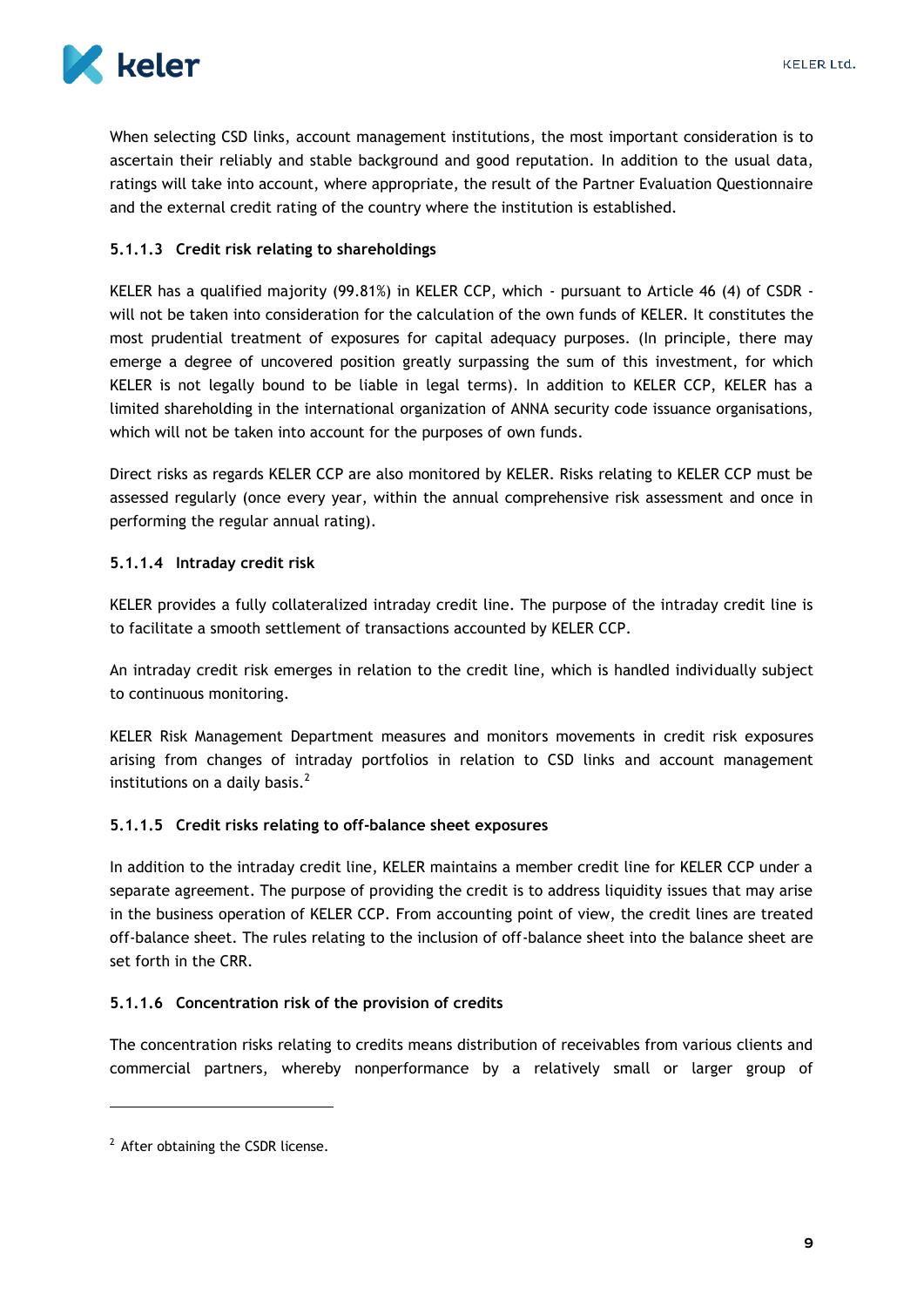

clients/partners, due to the same reason(s), jeopardizes the proper and continuous business operation of the institution (with usual and expectable revenues).

KELER has identified credit concentration risks in the following areas:

- concentration of interbank treasury transactions,
- concentration of investments,
- concentration of exposures to CSD links and foreign exchange account management institutions and a resulting country risk concentration,
- concentration of exposures to KELER CCP.

Risks are measures and handled in accordance with the principles of 3-04 KELER Regulation on risk assumption.

#### <span id="page-10-0"></span>**5.1.1.7 Country risk**

KELER's exposures to foreign partners emerge primarily due to participation in international transactions (cross-border transactions).

KELER continuously monitors changes of its exposures to country risks and creates capital requirement if need.

#### <span id="page-10-1"></span>5.1.2 Market risk

Market risks include the risk of loss incurred by KELER from changes in market prices. Market risk means risks relating to interest-bearing assets, shares, indices and may also include FX exchange rate risk and commodity risk. Of the above, KELER runs the risk of interest rate risk and to a limited extent FX exchange rate risks.

#### <span id="page-10-2"></span>**5.1.2.1 HUF interest risk**

A significant proportion of (financial) assets and liabilities of KELER carry HUF interest risks. Interest rate risk means the possible unfavorable impact of market interest rates to the financial status and interest profits of the institution. The sources and types of interest rate risks for KELER include:

- **Repricing risk** is due to the fact that the maturity structure and pricing period of assets and liabilities differ, meaning they are caused by the difference between the changes in interest rates over time and the changes in cash-flows over time,
- **Yield curve risk** stemming from the risk of a change in the shape and slope of the yield curve, meaning that a changes in relations between interest rates in the various maturity bands for the same product or market

KELER has a special asset-liability structure. The composition of the stock of liabilities is largely given, the part of the resources beyond equity is predominantly foreign liabilities related to service activities (however, there is also possibility of raising funds on the interbank market). The determination of the interest rate of the liabilities from clients is autonomous for KELER, the determination of the composition of the assets can be realized within the legal limits, but in this case the interest rates are determined by the market.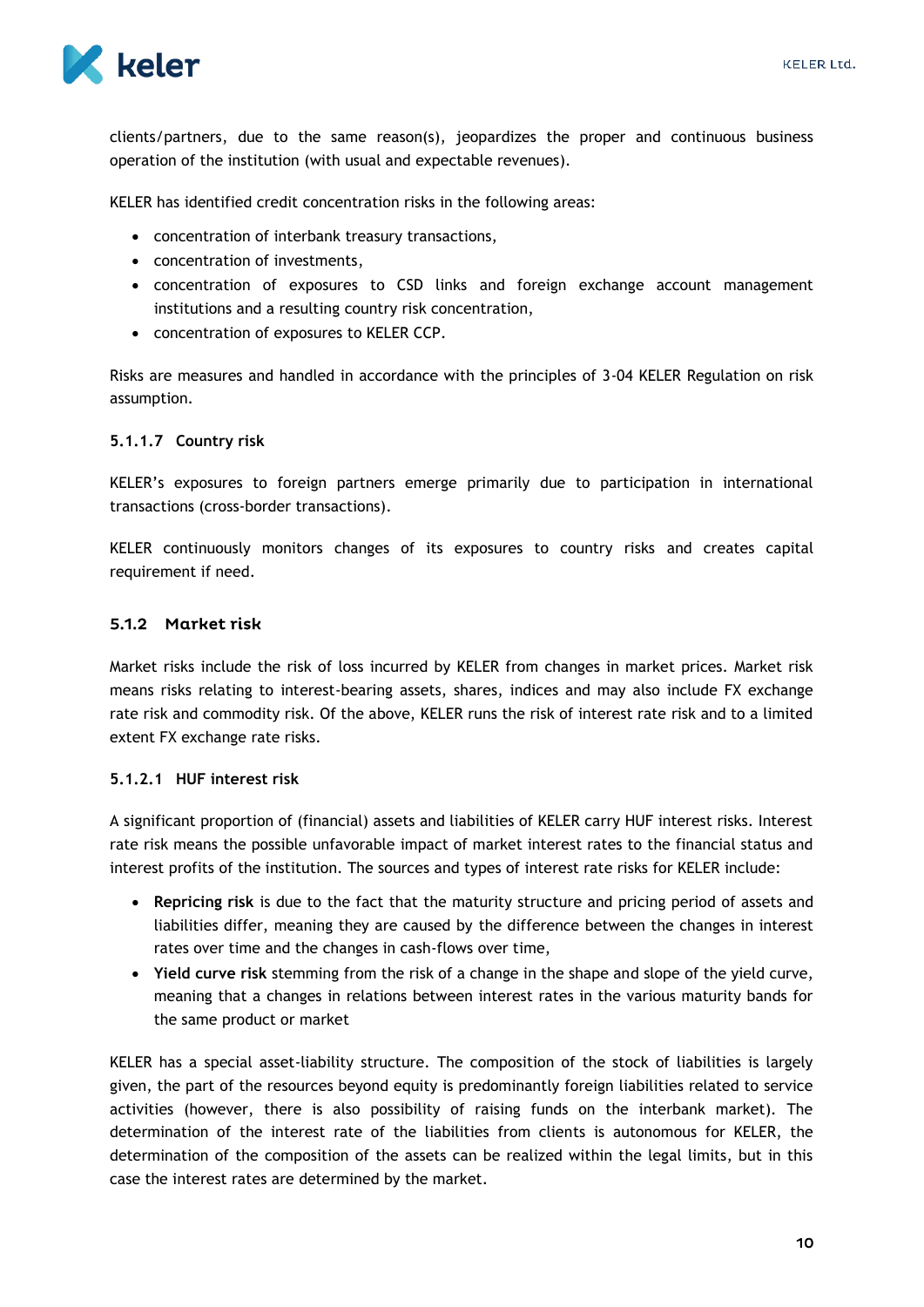

The range of assets may be freely adjusted, within the bounds of the provisions of legislation, and in line with liquidity, profitability and risk management considerations.

Interest risks are measured, handled and reported in accordance with the provisions accepted by the ALCO, which is described in detail in 4-36 KELER Limit system regulation and the CEO Directive. The principles are defined by the Board of Directors, by accepting 3-04 KELER Regulation on risk assumption. The Board of Directors receives regular updates on the operation of the method<sup>3</sup>. Addressing interest risks includes daily measurements, limit monitoring, reporting on the one part, and the performance of regular (quarterly) sensitivity assessments and stress tests.

#### <span id="page-11-0"></span>**5.1.2.2 FX exchange rate risks**

KELER's proprietary assets denominated in FX carry FX exchange rate risks. At the same time, FX funds of clients on KELER accounts - for trading purposes - carry no FX exchange rate risks for KELER.

The KELER nostro FX account balances are determined - in addition to the proprietary portfolio - by the business activity of clients using its services, and for this reason, on account of its business activities, it has no control over its nostro FX position. At the same time, it must be aware of the extent of potential losses that may arise from FX exchange rate risks in relation to its proprietary portfolio.

Risks are measured by calculating the value at risk of daily proprietary net open FX positions. The daily calculation is supplement by the preparation of sensitivity assessment performed quarterly, the analysis of the historic changes of daily VaR values relating to FX exchange rate risks, and in extraordinary cases (e.g. in case of extreme changes in exchange rates), separate analysis for KELER Chief Risk Officer and the ALCO.

KELER's proprietary assets denominated in FX are used only for management purposes, to converse FX funds necessary for purchasing securities, to provide conversion services relating exercising property/proprietary rights relating to securities (e.g. Interest, dividend), and to fulfill FX needs on the part of KELER CCP. KELER TRE may enter into FX conversion transactions for the above purposes only. Treasury does not enter into FX conversion transaction for exchange rate speculation purposes.

KELER TRE may not enter into transactions with material impact on FX net open position without the separate approval of ALCO, and so it has a limited control over FX exchange rate risks.

#### <span id="page-11-1"></span>**5.1.2.3 Interest and exchange rate concentration risk**

The risks relating to assets subject to interest and exchange rate risks may correlate with one another (e.g. the price of various government securities may change parallel to one another to some extent). The negative impact of bonds' concentration of asset side may emerge only in a stress scenario, in ordinary circumstances, its impacts may be negligible. Using various quantitative methods (sensitivity assessments, stress tests), KELER regularly measures the extent of concentration in its books.

1

 $3$  It is covered in the annual comprehensive risk analysis.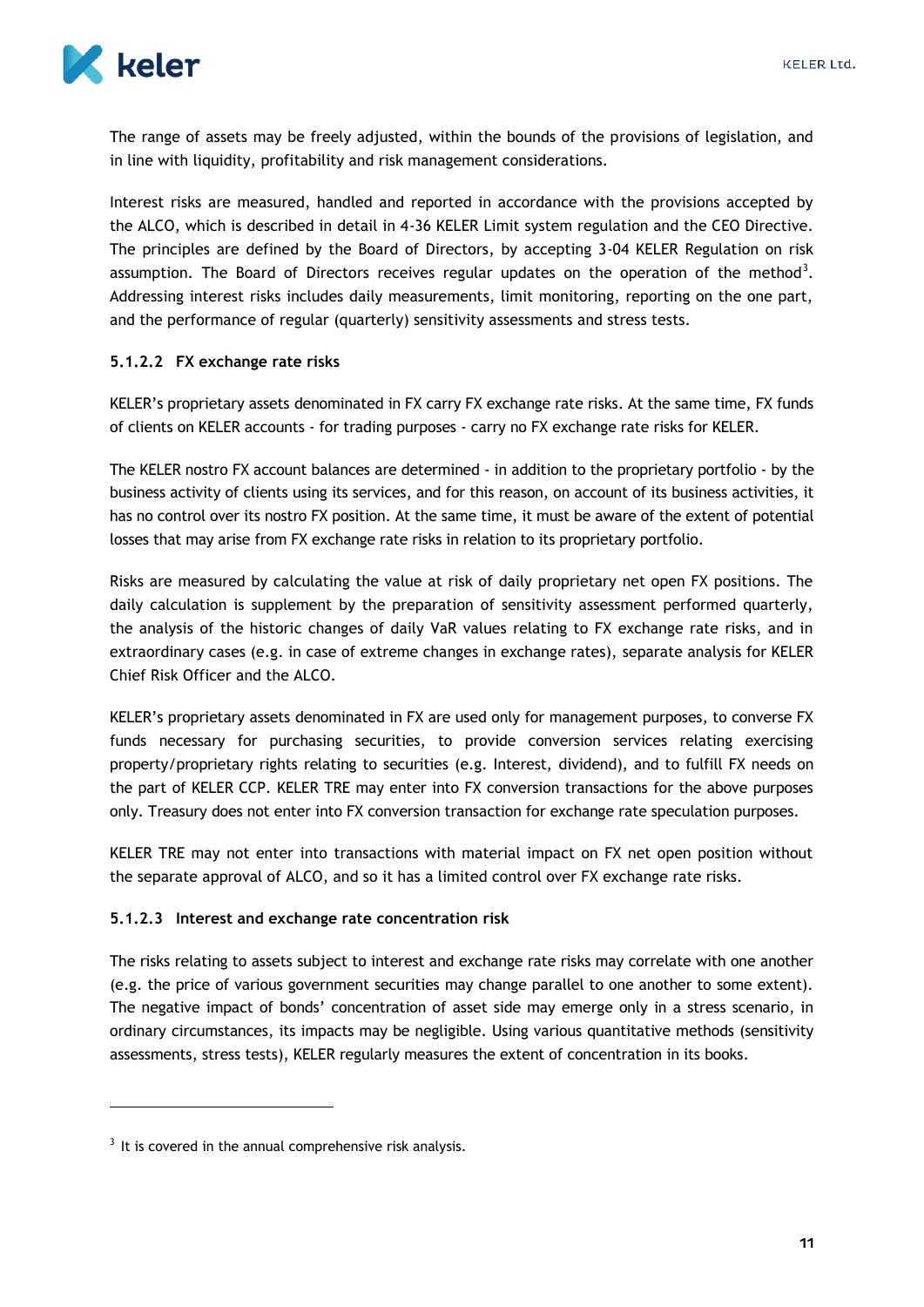

#### <span id="page-12-0"></span>**5.1.2.4 Liquidity and financing risks**

The special activities of KELER and smooth implementation of transactions require the availability of liquid assets that may be utilized in a speedy manner. Partly arising from the above requirement, the range of assets that may be held by KELER is strictly determined by legislation. In addition to constraints under legislation, in selecting financial assets to be held by it, KELER seeks to have ones that may be sold rapidly if need be, and to use them to obtain intraday liquidity. The relation to KELER CCP also has a particular role for the purposes of liquidity risks, on account of the credit line provided.

#### <span id="page-12-1"></span>**5.1.2.5 Intraday liquidity risks**

KELER provides intraday credit line to KELER CCP in accordance with Chapter 5.1.1.4 (Intraday credit risk).

An intraday liquidity risk emerges in relation to the credit line so provided, which is handled individually subject to continuous monitoring.

#### <span id="page-12-2"></span>**5.1.2.6 Market risks relating to shareholdings**

On account of its shareholding in KELER CCP, KELER bears indirect market risks affecting KELER CCP to a limited extent.

KELER CCP operates a risk management and guarantee system in relation to its activities. In case of nonperformance on the part of a clearing member and energy market non-clearing member, KELER CCP must use its own capital, which has been largely provided by KELER.

KELER must regularly assess indirect risks associated with its shareholding.

#### <span id="page-12-3"></span>5.2 Operational, legal and custody risks

Operational risks mean risk of loss that may arise from improper or malfunctioning internal procedures and systems, improper completion of tasks by personnel or from external events, which also covers legal risks (Article 4 (52) of CRR). In accordance with the ICAAP-ILAAP manual, the KELER Group assesses legal and reputational risks among operational risks.

Arising from the significant role of KELER Group in the financial and capital market system, the company is highly exposed to operational risks. The operational risk management system in addition to the work performed by KELER IT and KELER BIM covers all losses and near-losses that may arise from operational errors.

The measurement, calculation and addressing of operational risks are described in 6-26 KELER Group Regulation on risk management and KRI Regulation. Operational risks are handled on group level, under the joint KELER and KELER CCP.

Each department of KELER Group has an operational risk management contact person, who is responsible for forwarding information s/he may have learnt about loss events, and key risk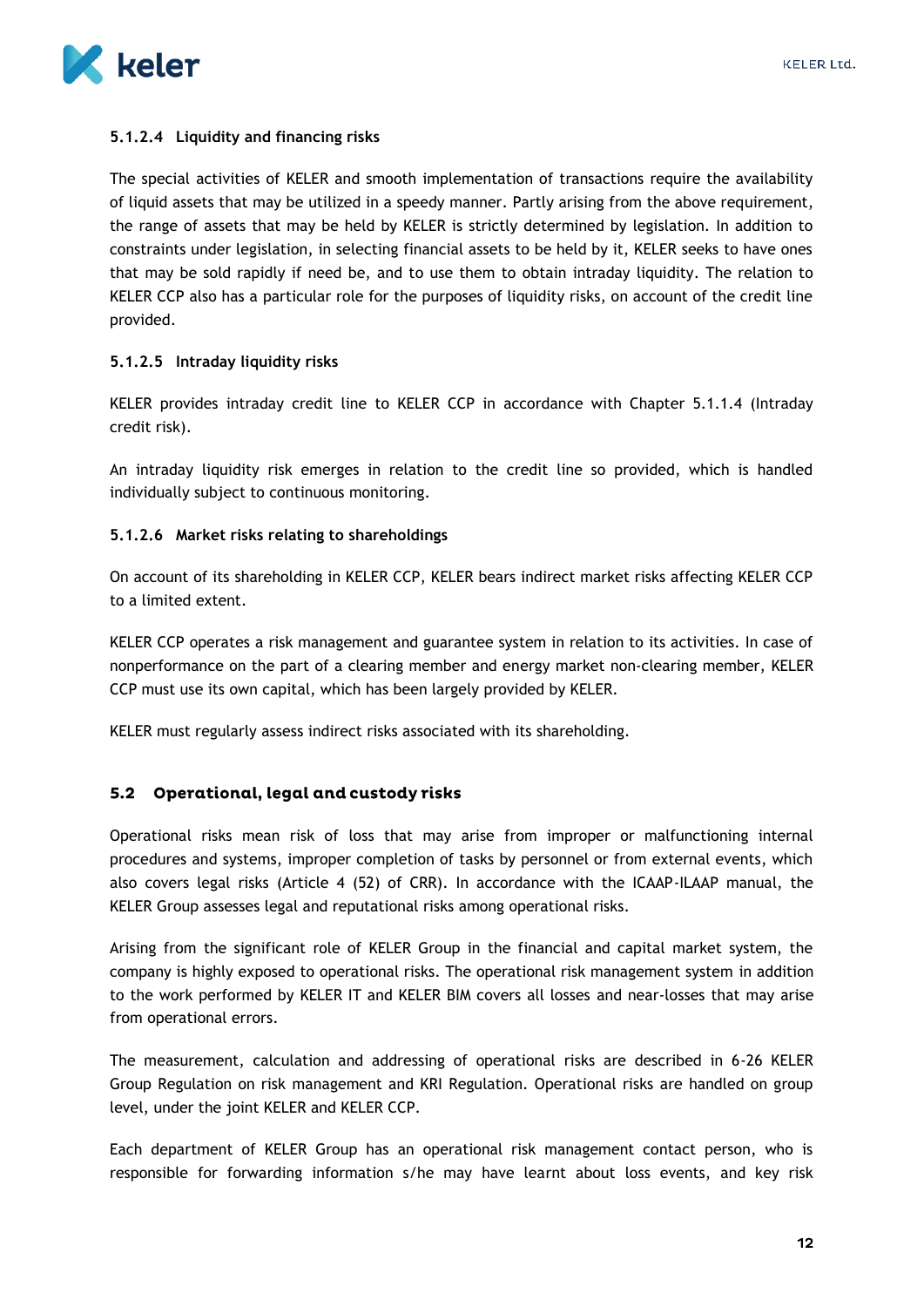

 $\overline{a}$ 

indicators<sup>4</sup> collected by its area over to the operational risk management officer. In addition to these contact persons, in its regular sessions RC formulates recommendations relating to operational risk management and monitors implementation of earlier measures. The operational risk management officer submits a report on a quarterly basis to RC.

The Management Board and the Board of Directors of KELER, as well as the Supervisory Board of KELER and KELER CCP also receive regular information on the work of the RC and details regarding operational risks.

### <span id="page-13-0"></span>5.3 General business risks (changes in macro-economic environment and economic cycle)

The business activities of KELER - similarly to other companies - are largely influenced by macroeconomic impacts. The various macro economical indices, including inflation and interests, expected and actual yields, must be taken into account primarily for the financial planning of business operations and reassessment of plans. Risks are measured and defined as part of the preparation of the strategy, by making plans alongside a number of assumed scenarios.

Monitoring and reporting of business risks fall into the scope of duties of KELER Controlling Department. In so doing, business plans contained in the strategy are regularly reassessed and the results are reported to the Management, and the Management also receives regular information about costs and revenues.

### <span id="page-13-1"></span>5.4 Winding down or restructuring risks

Restructuring may take place when KELER is unable to include new capital to ensure compliance with the requirements set forth in Article 47 (1) of CSDR, and it is capable of operating the securities settlement system as set forth in Article A, Section 3 of the Annex to the CSDR, and is capable of providing one more fundamental service listed in Article A of the Annex to the CSDR. Restructuring is deemed to take place also when part of the authorizations of KELER under CSDR is withdrawn in accordance with Article 20 (4) of the CSDR.

Where KELER is unable to include new capital to ensure compliance with the requirements set forth in Article 47 (1) of CSDR, and it is incapable of fulfilling the definition of central depositories as per Article 2 (1) of CSDR, it means winding down of KELER's operations. Liquidation is also deemed to take place on withdrawal of the authorization of KELER pursuant to Article 20 of CSDR in full.

The procedures to be followed by KELER when performing an additional increase of capital and the plan of orderly winding down or restructuring of its services are set forth in 3-18 KELER recovery plan.

<sup>4</sup> Key risk indicator (KRI) is an index closely following risks, enabling monitoring changes in risk exposure. KRIs are regularly assessed, and RC continuously monitors their current and timely changes, and formulates recommendations on reduction of risks if need.